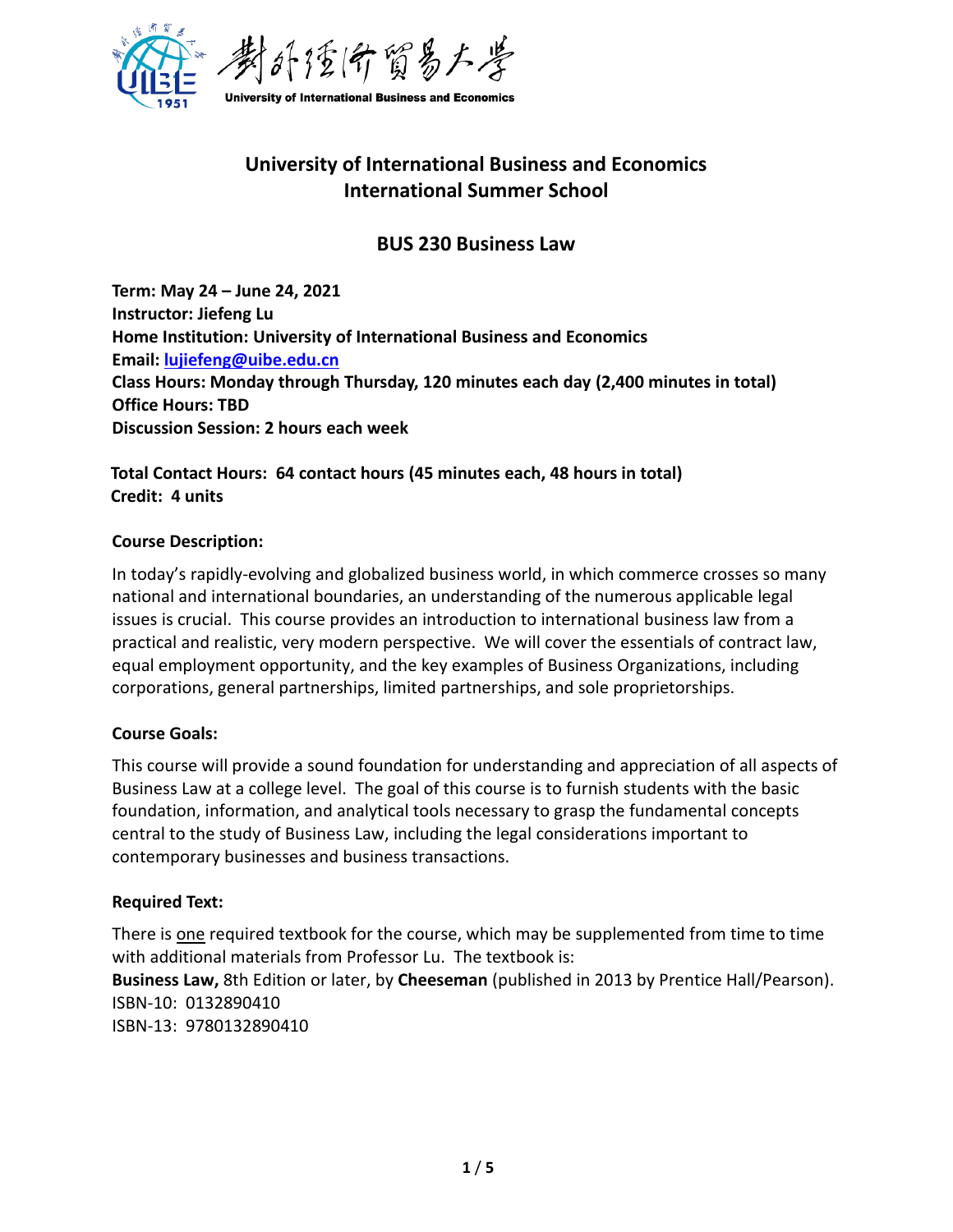

#### **Attendance:**

The attendance of every student at **all** class sessions is mandatory. There will be limited exceptions based on formal written permission of the professor.

# **Grading Policy:**

Grades will be determined as follows: **25 percent for the midterm exam**, which will be held on Thursday of the third week; and **50 percent for the final exam**, which will be held on Friday of the final week. Professor Lu also reserves **25 percent** of the total grade for purposes of incorporating **classroom attendance** and **quality of participation** into the determination of each student's grade in the course. Our classroom sessions are designed to be **highly interactive**, with a large component of direct participation and active discussion from every student.

### **Grading Scale:**

Grades will be in conformity with the standard scale used in all UIBE courses. Professor Lu has discretion to make adjustments as needed.

|    | 90-100    |    | 72-74    |
|----|-----------|----|----------|
| А- | 85-89     |    | 68-71    |
| B+ | 82-84     | л. | 64-67    |
| B  | 78-81     |    | 60-63    |
| В- | $75 - 77$ |    | below 60 |

#### **Class Rules:**

Students are expected to do **all** the readings for the week in their entirety before class meets on each Wednesday. In addition to reading the assigned material, you are required to think about the material and analyze it in comparison to other subjects under consideration. This will greatly enhance the value and quality of our classroom sessions. Use of cell phones, social networks, and any other electronic communication, games, or internet devices in class for anything other than official classroom purposes is strictly prohibited.

#### **POSSIBLE ONLINE COURSES DUE TO THE COVID-19 PANDEMIC**

Due to the on-going pandemic, there is a possibility that in-person courses change to online ones. UIBE ISS will notify the students once the decision has been made. If the in-person courses are to be changed to online courses, we will make a few adjustments:

1. Lecture: Each lecture will be uploaded on UIBE's online learning platform on daily basis. Students are required to watch them according to the course schedule.

2. Discussion: There will be an open session on ZOOM every Tuesday. The attendance of the discussion is important as it is part of your final score.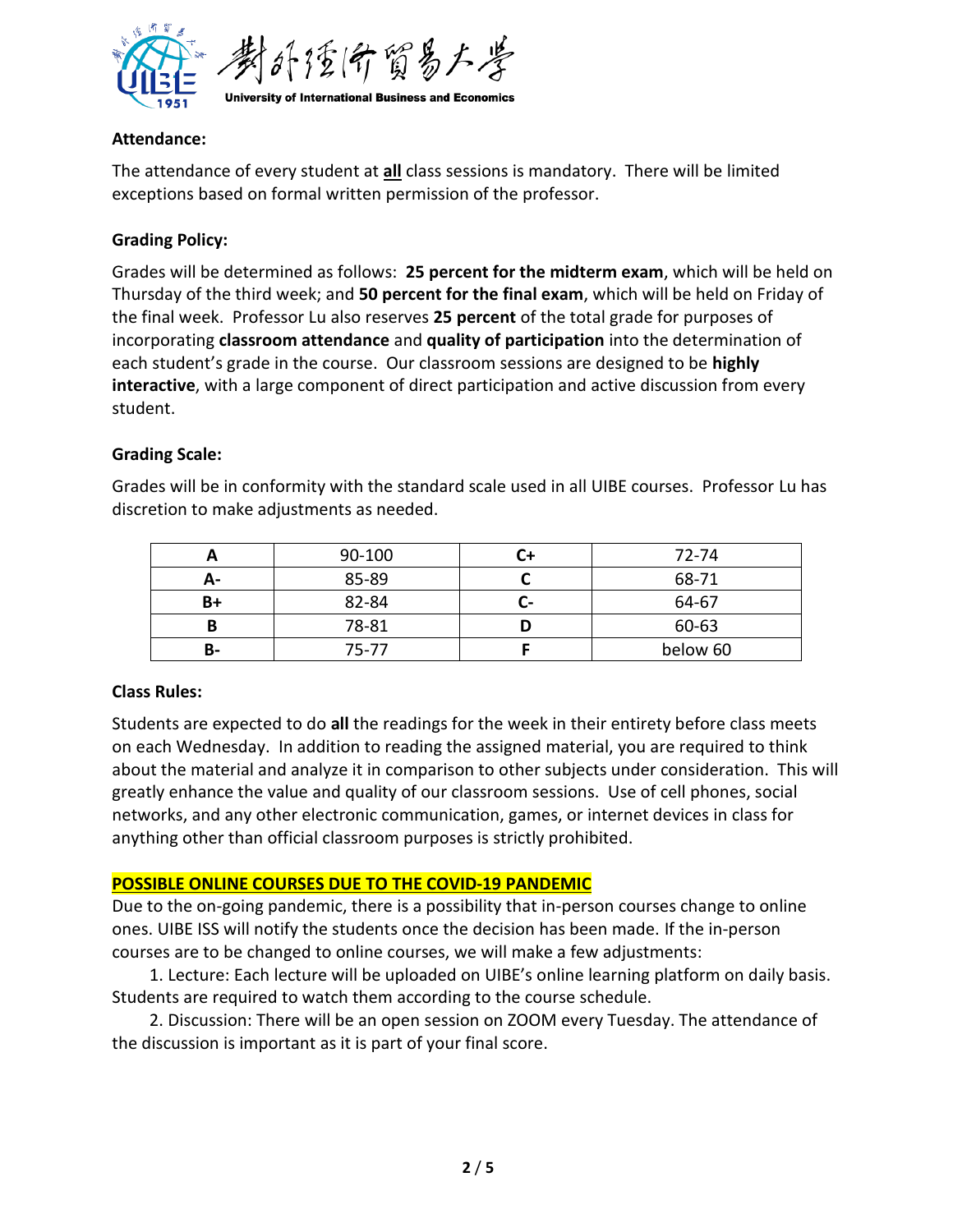

3. Office hours: I will release the office hours once the course starts. You are very welcome to send me emails to book my time. We will have video or audio calls through ZOOM. Please be noted that book them at least 3 days in advance.

# **Course Schedule:**

NOTE: Our actual pace may be faster or slower than indicated on this schedule. We will spend more time on some chapters and subjects than on others. KEEP UP WITH OUR CLASSROOM DISCUSSIONS AND READ AHEAD ACCORDINGLY. IT IS BETTER TO READ AHEAD AND BE READY THAN TO FALL BEHIND AND BE UNPREPARED FOR OUR CLASSROOM DISCUSSIONS!

| <b>Time</b>                 | <b>Topics &amp; Chapters</b>                                     |  |
|-----------------------------|------------------------------------------------------------------|--|
|                             | <b>Chapter 1: Contemporary business environment,</b>             |  |
|                             | Importance of legal system to business                           |  |
|                             | <b>Chapter 2: Courts and Jurisdiction,</b>                       |  |
|                             | The nature of judicial process                                   |  |
| <b>Week One</b>             | Chapter 3: Judicial, Alternative, and E-Dispute Resolution,      |  |
|                             | Mediation, arbitration, and ADR Advantages of                    |  |
|                             | informal resolution                                              |  |
|                             | <b>Chapter 4: Constitutional law for business and E-commerce</b> |  |
|                             | <b>Chapter 7: Intellectual Property and Cyber Piracy</b>         |  |
|                             | <b>Chapter 9: Nature of Traditional and E-Contracts</b>          |  |
|                             | <b>Sources of Contract Law</b>                                   |  |
|                             | Common Law v. UCC                                                |  |
|                             | <b>Chapter 10: Agreement; Offer and Acceptance</b>               |  |
|                             | The Legal Effect of an Offer                                     |  |
|                             | The Legal Effect of an Acceptance                                |  |
|                             | The "Battle of the Forms"                                        |  |
|                             | <b>Chapter 11: Consideration and Promissory Estoppel</b>         |  |
|                             | <b>Inadequacy of Consideration</b>                               |  |
| <b>Week Two</b>             | <b>Illusory Promises</b>                                         |  |
|                             | <b>Gratuitous Promises</b>                                       |  |
|                             | <b>Chapter 12: Capacity and Legality</b>                         |  |
|                             | <b>Minors</b>                                                    |  |
|                             | <b>Mentally Incompetent Persons</b>                              |  |
|                             | <b>Intoxicated Persons</b>                                       |  |
|                             | <b>Contracts Contrary to Statutes</b>                            |  |
|                             | <b>Usury Laws</b>                                                |  |
|                             | <b>Contracts to Commit Crimes</b>                                |  |
|                             | <b>Gambling Statutes</b>                                         |  |
|                             | <b>Effect of Illegality</b>                                      |  |
| <b>Mid-Term Examination</b> |                                                                  |  |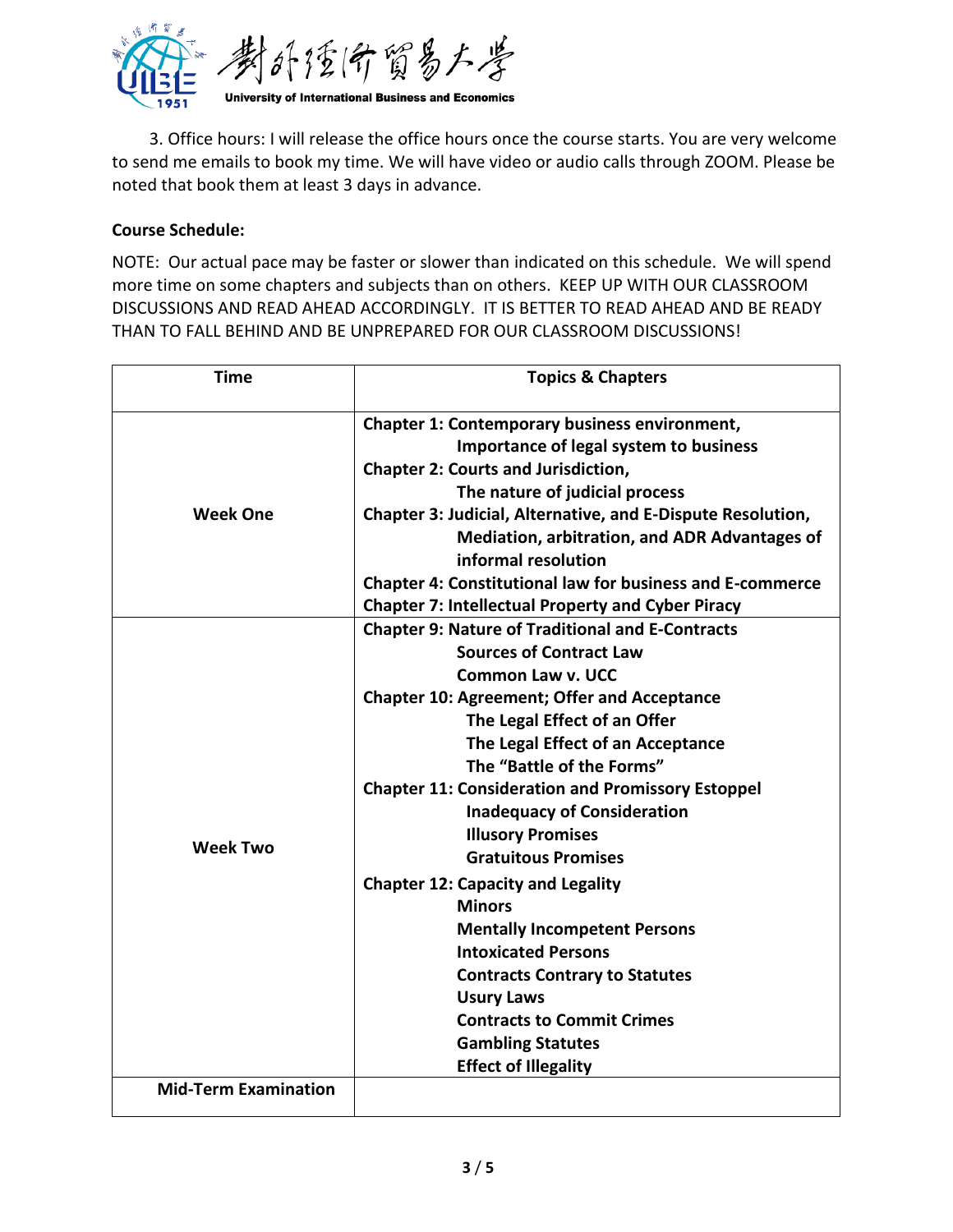

| <b>Chapter 13: Genuineness of Assent and Undue Influence</b><br>Mistake:<br>Unilateral Mistake v. Mutual Mistake<br><b>Fraud</b><br><b>Duress</b><br><b>Equitable Doctrine: Undue Influence</b><br><b>Chapter 14: Statute of Frauds and Equitable Exceptions</b><br><b>Writing Requirement</b><br><b>Contracts Involving Interests in Real Property</b><br><b>Promises Made in Consideration of Marriage</b><br><b>UCC Statutes of Fraud</b><br><b>Chapter 15: Third-Party Rights and Discharge</b><br><b>Assignment of a Right</b><br><b>Form of Assignment</b><br><b>Week Three</b><br><b>Personal Service Contract</b><br><b>Effect of an Assignment of a Right</b><br><b>Chapter 16: Remedies for Breach of Traditional and E-</b><br><b>Contracts</b><br><b>Complete Performance</b><br><b>Substantial Performance</b><br><b>Inferior Performance</b><br><b>Anticipatory Breach</b><br><b>Monetary Damages</b><br><b>Compensatory Damages</b><br><b>Consequential Damages</b><br><b>Nominal Damages</b><br><b>Mitigation of Damages</b><br><b>Chapter 35: Limited Partnerships and Special Partnerships</b><br><b>Chapter 36: Corporate Formation and Financing</b><br><b>Chapter 37: Corporate Governance</b><br><b>Chapter 38: Corporate Acquisitions and Multinational</b><br><b>Corporations</b><br><b>Week Four</b><br><b>Chapter 39: Limited Liability Companies and Limited Liability</b><br><b>Partnerships</b><br><b>Chapter 42: Ethics and Social Responsibility of Business</b><br><b>Chapter 33: Equal Opportunity in Employment;</b><br>Discrimination in the workplace; Sexual Harassment Law;<br><b>Whistleblower Protection</b><br><b>Week Five</b><br><b>Chapter 54: International and World Trade Law</b><br>part 1: International Sale; General Introduction to CISG |  |                         |
|----------------------------------------------------------------------------------------------------------------------------------------------------------------------------------------------------------------------------------------------------------------------------------------------------------------------------------------------------------------------------------------------------------------------------------------------------------------------------------------------------------------------------------------------------------------------------------------------------------------------------------------------------------------------------------------------------------------------------------------------------------------------------------------------------------------------------------------------------------------------------------------------------------------------------------------------------------------------------------------------------------------------------------------------------------------------------------------------------------------------------------------------------------------------------------------------------------------------------------------------------------------------------------------------------------------------------------------------------------------------------------------------------------------------------------------------------------------------------------------------------------------------------------------------------------------------------------------------------------------------------------------------------------------------------------------------------------------------------------------------------------------------------------------------|--|-------------------------|
|                                                                                                                                                                                                                                                                                                                                                                                                                                                                                                                                                                                                                                                                                                                                                                                                                                                                                                                                                                                                                                                                                                                                                                                                                                                                                                                                                                                                                                                                                                                                                                                                                                                                                                                                                                                              |  |                         |
|                                                                                                                                                                                                                                                                                                                                                                                                                                                                                                                                                                                                                                                                                                                                                                                                                                                                                                                                                                                                                                                                                                                                                                                                                                                                                                                                                                                                                                                                                                                                                                                                                                                                                                                                                                                              |  |                         |
|                                                                                                                                                                                                                                                                                                                                                                                                                                                                                                                                                                                                                                                                                                                                                                                                                                                                                                                                                                                                                                                                                                                                                                                                                                                                                                                                                                                                                                                                                                                                                                                                                                                                                                                                                                                              |  |                         |
|                                                                                                                                                                                                                                                                                                                                                                                                                                                                                                                                                                                                                                                                                                                                                                                                                                                                                                                                                                                                                                                                                                                                                                                                                                                                                                                                                                                                                                                                                                                                                                                                                                                                                                                                                                                              |  |                         |
|                                                                                                                                                                                                                                                                                                                                                                                                                                                                                                                                                                                                                                                                                                                                                                                                                                                                                                                                                                                                                                                                                                                                                                                                                                                                                                                                                                                                                                                                                                                                                                                                                                                                                                                                                                                              |  |                         |
|                                                                                                                                                                                                                                                                                                                                                                                                                                                                                                                                                                                                                                                                                                                                                                                                                                                                                                                                                                                                                                                                                                                                                                                                                                                                                                                                                                                                                                                                                                                                                                                                                                                                                                                                                                                              |  |                         |
|                                                                                                                                                                                                                                                                                                                                                                                                                                                                                                                                                                                                                                                                                                                                                                                                                                                                                                                                                                                                                                                                                                                                                                                                                                                                                                                                                                                                                                                                                                                                                                                                                                                                                                                                                                                              |  |                         |
|                                                                                                                                                                                                                                                                                                                                                                                                                                                                                                                                                                                                                                                                                                                                                                                                                                                                                                                                                                                                                                                                                                                                                                                                                                                                                                                                                                                                                                                                                                                                                                                                                                                                                                                                                                                              |  |                         |
|                                                                                                                                                                                                                                                                                                                                                                                                                                                                                                                                                                                                                                                                                                                                                                                                                                                                                                                                                                                                                                                                                                                                                                                                                                                                                                                                                                                                                                                                                                                                                                                                                                                                                                                                                                                              |  |                         |
|                                                                                                                                                                                                                                                                                                                                                                                                                                                                                                                                                                                                                                                                                                                                                                                                                                                                                                                                                                                                                                                                                                                                                                                                                                                                                                                                                                                                                                                                                                                                                                                                                                                                                                                                                                                              |  |                         |
|                                                                                                                                                                                                                                                                                                                                                                                                                                                                                                                                                                                                                                                                                                                                                                                                                                                                                                                                                                                                                                                                                                                                                                                                                                                                                                                                                                                                                                                                                                                                                                                                                                                                                                                                                                                              |  |                         |
|                                                                                                                                                                                                                                                                                                                                                                                                                                                                                                                                                                                                                                                                                                                                                                                                                                                                                                                                                                                                                                                                                                                                                                                                                                                                                                                                                                                                                                                                                                                                                                                                                                                                                                                                                                                              |  |                         |
|                                                                                                                                                                                                                                                                                                                                                                                                                                                                                                                                                                                                                                                                                                                                                                                                                                                                                                                                                                                                                                                                                                                                                                                                                                                                                                                                                                                                                                                                                                                                                                                                                                                                                                                                                                                              |  |                         |
|                                                                                                                                                                                                                                                                                                                                                                                                                                                                                                                                                                                                                                                                                                                                                                                                                                                                                                                                                                                                                                                                                                                                                                                                                                                                                                                                                                                                                                                                                                                                                                                                                                                                                                                                                                                              |  |                         |
|                                                                                                                                                                                                                                                                                                                                                                                                                                                                                                                                                                                                                                                                                                                                                                                                                                                                                                                                                                                                                                                                                                                                                                                                                                                                                                                                                                                                                                                                                                                                                                                                                                                                                                                                                                                              |  |                         |
|                                                                                                                                                                                                                                                                                                                                                                                                                                                                                                                                                                                                                                                                                                                                                                                                                                                                                                                                                                                                                                                                                                                                                                                                                                                                                                                                                                                                                                                                                                                                                                                                                                                                                                                                                                                              |  |                         |
|                                                                                                                                                                                                                                                                                                                                                                                                                                                                                                                                                                                                                                                                                                                                                                                                                                                                                                                                                                                                                                                                                                                                                                                                                                                                                                                                                                                                                                                                                                                                                                                                                                                                                                                                                                                              |  |                         |
|                                                                                                                                                                                                                                                                                                                                                                                                                                                                                                                                                                                                                                                                                                                                                                                                                                                                                                                                                                                                                                                                                                                                                                                                                                                                                                                                                                                                                                                                                                                                                                                                                                                                                                                                                                                              |  |                         |
|                                                                                                                                                                                                                                                                                                                                                                                                                                                                                                                                                                                                                                                                                                                                                                                                                                                                                                                                                                                                                                                                                                                                                                                                                                                                                                                                                                                                                                                                                                                                                                                                                                                                                                                                                                                              |  |                         |
|                                                                                                                                                                                                                                                                                                                                                                                                                                                                                                                                                                                                                                                                                                                                                                                                                                                                                                                                                                                                                                                                                                                                                                                                                                                                                                                                                                                                                                                                                                                                                                                                                                                                                                                                                                                              |  |                         |
|                                                                                                                                                                                                                                                                                                                                                                                                                                                                                                                                                                                                                                                                                                                                                                                                                                                                                                                                                                                                                                                                                                                                                                                                                                                                                                                                                                                                                                                                                                                                                                                                                                                                                                                                                                                              |  |                         |
|                                                                                                                                                                                                                                                                                                                                                                                                                                                                                                                                                                                                                                                                                                                                                                                                                                                                                                                                                                                                                                                                                                                                                                                                                                                                                                                                                                                                                                                                                                                                                                                                                                                                                                                                                                                              |  |                         |
|                                                                                                                                                                                                                                                                                                                                                                                                                                                                                                                                                                                                                                                                                                                                                                                                                                                                                                                                                                                                                                                                                                                                                                                                                                                                                                                                                                                                                                                                                                                                                                                                                                                                                                                                                                                              |  |                         |
|                                                                                                                                                                                                                                                                                                                                                                                                                                                                                                                                                                                                                                                                                                                                                                                                                                                                                                                                                                                                                                                                                                                                                                                                                                                                                                                                                                                                                                                                                                                                                                                                                                                                                                                                                                                              |  |                         |
|                                                                                                                                                                                                                                                                                                                                                                                                                                                                                                                                                                                                                                                                                                                                                                                                                                                                                                                                                                                                                                                                                                                                                                                                                                                                                                                                                                                                                                                                                                                                                                                                                                                                                                                                                                                              |  |                         |
|                                                                                                                                                                                                                                                                                                                                                                                                                                                                                                                                                                                                                                                                                                                                                                                                                                                                                                                                                                                                                                                                                                                                                                                                                                                                                                                                                                                                                                                                                                                                                                                                                                                                                                                                                                                              |  |                         |
|                                                                                                                                                                                                                                                                                                                                                                                                                                                                                                                                                                                                                                                                                                                                                                                                                                                                                                                                                                                                                                                                                                                                                                                                                                                                                                                                                                                                                                                                                                                                                                                                                                                                                                                                                                                              |  | The application of CISG |